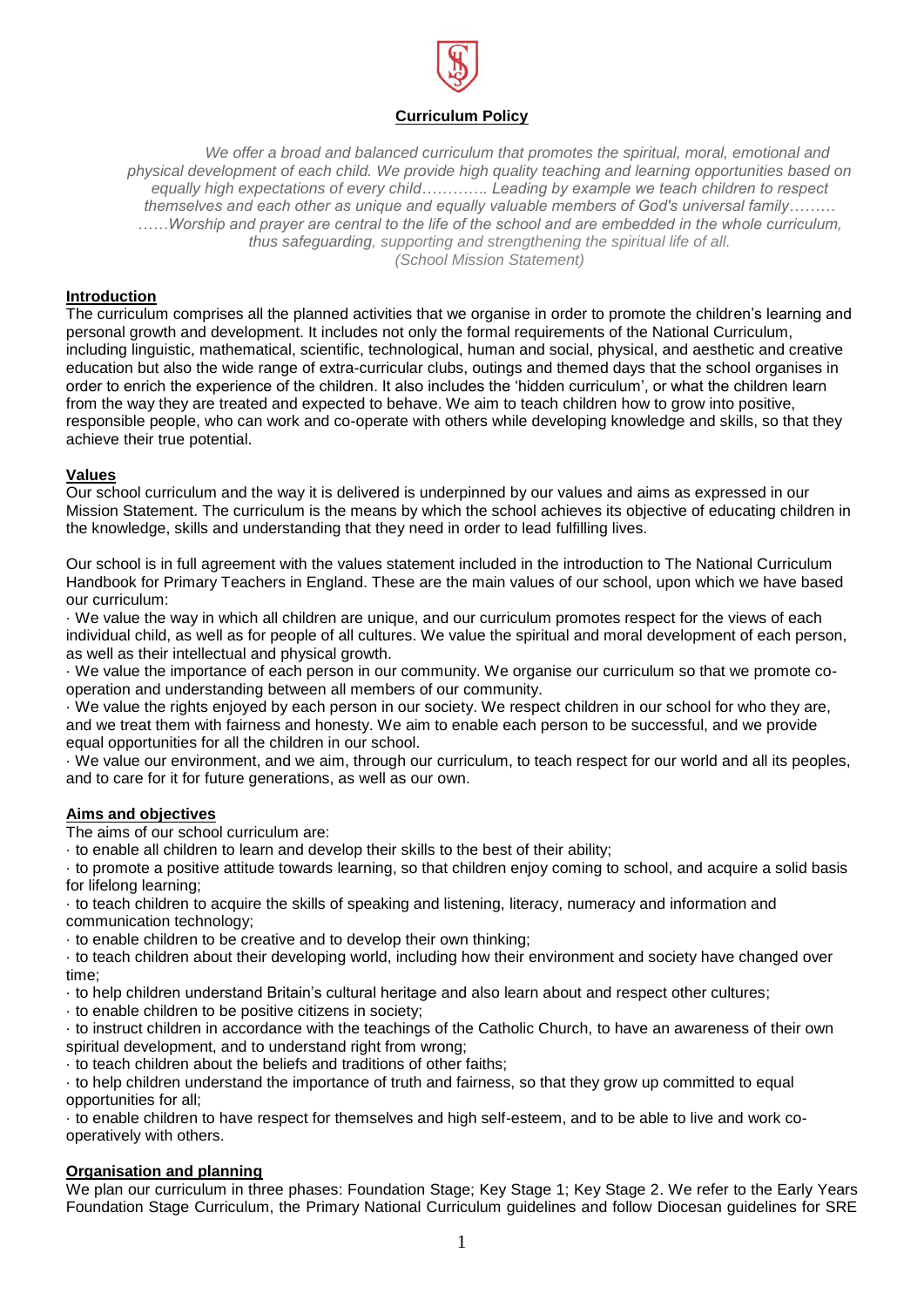and RE. Where possible and relevant a cross curricular approach may be used. Children may join the Nursery in the term following their 2nd birthday, ideally for a minimum of 3 sessions per week and parents are encouraged to build up sessions when the child starts receiving their Early Years funding. Children joining the Reception Class of the Foundation Stage attend school full time from 8.45am to 3.30pm, however we work with parents of very young children who would benefit from an extra term or more in the Nursery classes. In KS1, children attend school full time from 8.45am to 3.30pm and in KS2 children attend full time from 8.45am to 3.45pm.

### **Foundation Stage**

We follow the Foundation Stage Curriculum in the Nursery and Reception Classes (revised from September 2021). Teachers work together closely to plan to meet the individual needs of all pupils. Our school fully supports the principle that young children learn through play, and by engaging in well-planned, structured activities. Parents receive a topic sheet to inform about the term's themes and other information about the daily routines is contained in the welcome leaflet. Additional information about daily and weekly themes is shared through termly Welcome Letters and regular communication from class teachers so that parents can easily be engaged in their children's learning. We also use Seesaw as a way of communicating with parents and sharing pictures of the children's learning.

# **Key Stage 1**

In Key Stage 1 (Years 1 and 2) we follow the Primary National Curriculum 2014.

## **Key Stage 2**

In Key Stage 2 we follow the Primary National Curriculum 2014. We teach Verbal and Non Verbal Reasoning from Year 3 upwards and refer to the 11+Guidance and Common Entrance Syllabi in preparing pupils in Upper Key Stage 2 for public examinations.

R.E. is part of the curriculum from Nursery upwards and we use Come and See, the diocesan recommended scheme, as our main resource. Children in all classes learn about other faiths: in the Foundation Stage this is largely through Festivals; KS1 and 2 follow the Diocesan Programme for the Teaching of Other Faiths.

The taught curriculum includes French, which is taught from KS2 upwards, and Latin, taught in Years 5 and 6. Spanish and French clubs may be offered after school at different times during the year.

We follow the Diocesan guidelines for teaching Relationship and Sex/Health Education (RSE/RHE). We use the *Journey in Love* materials recommended by the Dioceses and parents are invited to preview the materials prior to teaching in Year 5 and Year 6 when we discuss puberty, relationships, marriage and conception. Parents were consulted on the policy revisions with the implementation of the new curriculum in summer 2021. Throughout Years 1 – 6 we use the *Developing Citizenship* series as a supplementary resource for PSHE.

E-Safety is fully embedded in our Curriculum and, in particular, we participate in the National E-Safety day. We hold an Assembly for KS2 to launch a half-term focus on E-Safety in the spring term; this may include drama or IT workshops led by external specialists, augmented by focused lessons, drawing on ThinkUKnow resources and information sessions for parents. E-safety is incorporated into all commuting topics.

We invite speakers who can variously advise pupils on the British Parliamentary System, The British Justice System drawing on the expertise and experience of parents and governors.

In Upper KS2 we aim to prepare pupils for the transition to secondary school, equipping them with the social and academic skills to thrive in a new school.

Teachers and visiting speakers must offer a balanced presentation of opposing views in the teaching of any subject. This precaution does not preclude the teaching and promotion of the Catholic faith and ethos which is at the heart of the school's Mission Statement.

Medium term plans are written for each subject each term and are subsequently evaluated. Teachers' weekly short term plans set out the learning objectives for each lesson and identify the resources and differentiated activities which will be employed.

## **Key Stage 1 and Key Stage 2**

We plan the curriculum carefully, so that there is coherence and full coverage of all aspects of the National Curriculum 2014 and early learning goals, and there is planned progression in all curriculum areas. Teachers have the flexibility to teach History and Geography in blocks therefore in some year groups these subjects may be taught in alternate terms to provide the opportunity for more sustained and focused topic work. Over the three terms of the academic year, each child has the opportunity to experience the full range of National Curriculum subjects.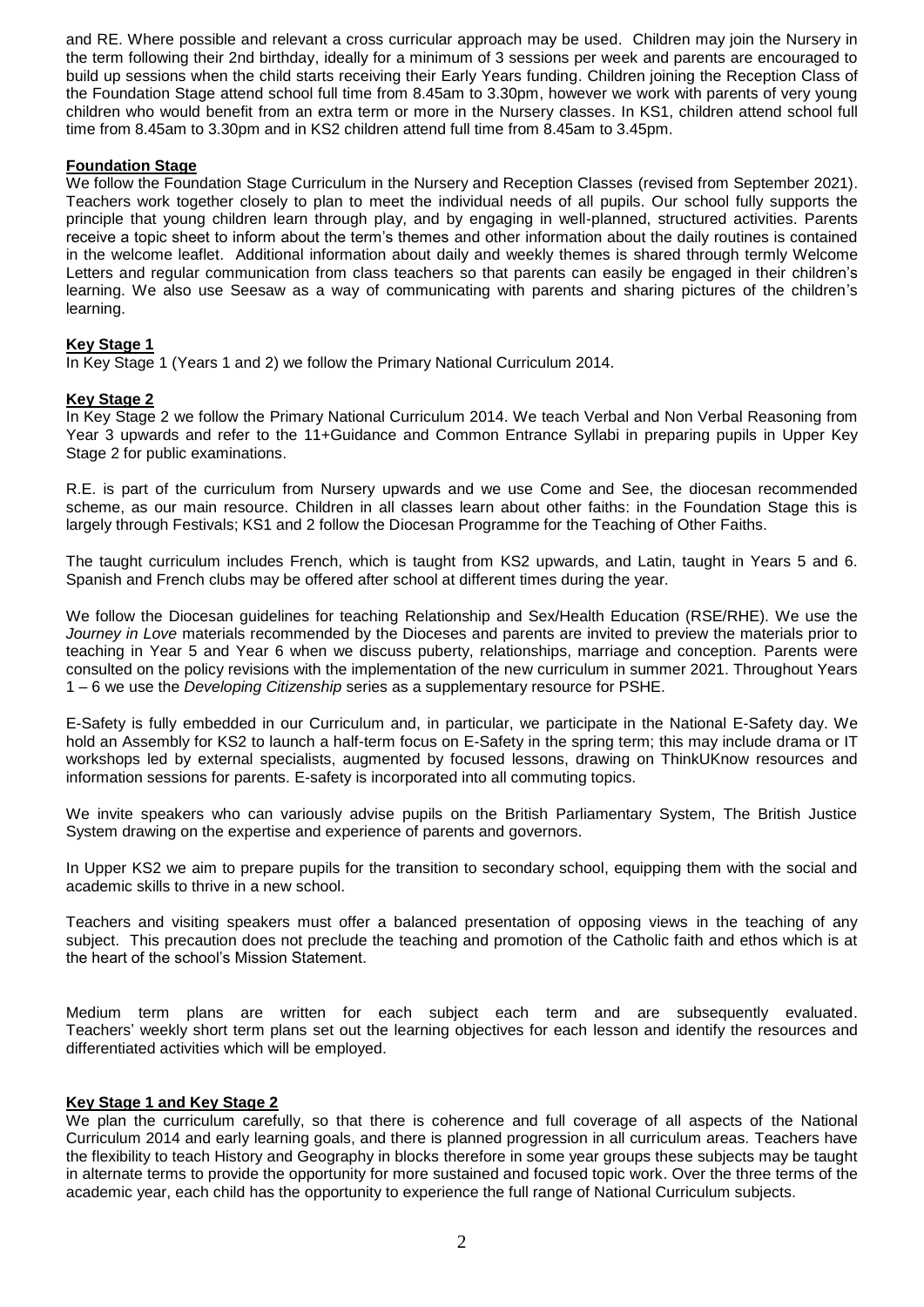## **The Foundation Stage**

The curriculum that we teach in the Nursery and Reception classes meets the requirements set out in the revised Early Years Foundation Stage Curriculum (September 2021). Our EYFS Curriculum is based on observation of children's needs, interests and stages of development which is guided by the seven educational programmes in the statutory framework:

- communication and language.
- physical development.
- personal, social and emotional development.
- literacy.
- mathematics.
- understanding the world.
- expressive arts and design.

At the end of Reception, children are assessed against the early learning goals. (For further details please refer to the EYFS Policy)

## **Children with Special Educational Needs and Disabilities and Exceptional Talents**

The curriculum in our school is designed to provide access and opportunity for all children who attend the school and differentiation is a natural part of every teacher's daily planning. If we think it necessary to adapt the curriculum beyond this to meet the needs of individual children with significant learning difficulties or disabilities, then we do so only after the parents of the child have been consulted. In collaboration with the class teacher, SENCo and child's parents, a Provision Map will be drawn up for such children and will be delivered through personalised intervention overseen by the SENCo.

If a child has a learning difficulty or is exceptionally talented, our school does all it can to meet these individual needs. In the first instance the class teacher observes and makes an assessment of the child. In most instances the teacher is able to provide resources and educational opportunities to support or challenge the child within the normal class organisation. Pupils with additional needs who do not respond to this level of intervention will be managed by the SENCo. Adjustments to their curriculum will be related to the SMART targets planned in the child's Provision Map. If a child's need is more severe, we liaise with the appropriate external agencies for advice and support. If a pupil requires an EHP, the school will ensure it works within the recommendations of the EHP to deliver an education which fulfils its requirements. The school provides a Provision Map for each of the children who are on the SEND Register. This sets out the nature of the challenge, and the support and intervention strategies the school will provide. It also sets out SMART targets so that we can review and monitor the progress of each child at regular intervals. In exceptional circumstances we may decide that a child's needs are so significant that we are unable to provide the curriculum to which they are entitled and therefore, in consultation with the parents and in the child's best interests, we would work together to find a resolution.

Children who display a particular talent in one or more areas are identified by their class teacher or one of our specialist teachers for PE and Music; these children will be challenged through open ended and differentiated activities. Further opportunities include: participation in the Primary Maths Challenge (KS2); participation in the Tunbridge Wells Arts Festival (instrument/voice/composition/drama/mime/speaking); participation in Reasoning classes; performing in musical concerts; representing the school in competitive inter-school competitions and external representative teams; the ISA Art Competition; competing in external chess competitions and preparation for Music exams. Children displaying a particular talent academically or in other subject areas may be encouraged to apply for a Scholarship during Y6.

## **Monitoring and Review**

Our governing body's Curriculum and Ethos sub-committee is responsible for monitoring the way the school curriculum is implemented. This committee reviews each subject area in its cycle of review and development, meeting with subject co-ordinators to discuss their subject policy, monitoring and evaluation. In the autumn term the Head reports to the governors the assessment results at the end of the previous academic year for pupils at end of Foundation Stage, end of KS1 and end of KS2.

The Head Teacher is responsible for the day to day organisation of the curriculum and works with the class teachers and subject co-ordinators to ensure appropriate weighting for each subject within the weekly timetable. In some subjects this may mean that they receive a bigger focus in one half term (e.g. History and Geography taught in alternate half terms in KS1)

Subject leaders monitor the way their subject is taught throughout the school. They examine medium-term planning, ensuring that all classes are taught the full requirements of the National Curriculum, and that all lessons have appropriate learning objectives. They are given time to carry out scrutiny of work and talk to pupils about their learning experiences and also feed back to the governors' curriculum sub-committee. English-Writing and RE are moderated in school termly. RE is moderated annually at Deanery level; end of Key Stage teachers participate in County moderation sessions during the summer term. Subject leaders are responsibile for reviewing assessment data from each class and using this data to gain an overview of standards across the school. This information